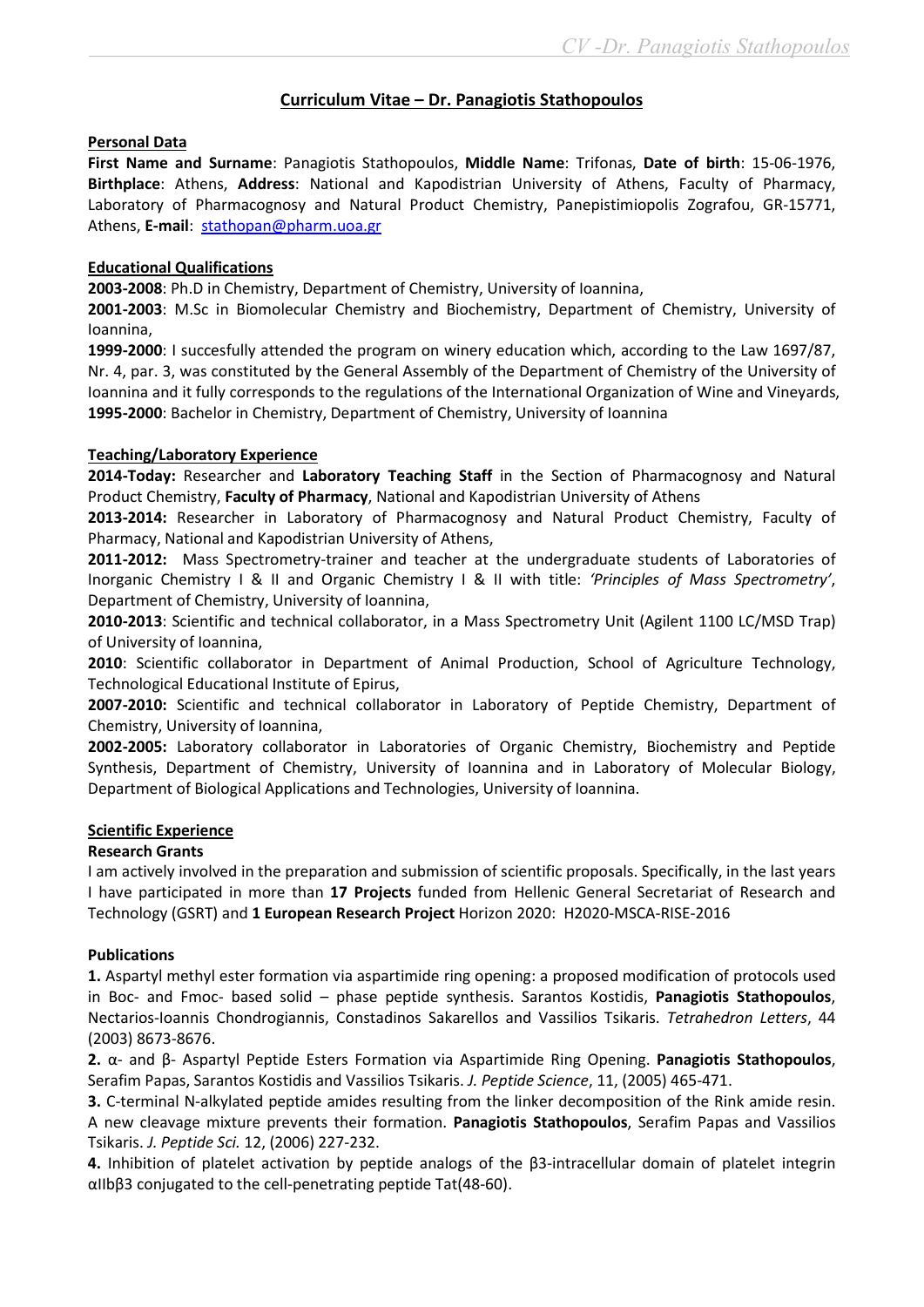Andromaxi A. Dimitriou, Panagiotis Stathopoulos, John V. Mitsios, Maria Sakarellos-Daitsiotis, John Goudevenos, Vassilios Tsikaris and Alexandros D. Tselepis. Platelets, 20 (2009) 539-547.

5. Unexpected Synthesis of an Unsymmetrical μ-Oxido Divanadium(V) Compound through a Reductive Cleavage of a N-O Bond and Cleavage-Hydrolysis of a C-N Bond of an N,N-Disubstituted Bis-(hydroxylamino) Ligand. Vladimiros A. Nikolakis, Panagiotis Stathopoulos, Vassiliki Exarchou, John K. Gallos, Maciej Kubicki and Themistoklis A. Kabanos. Inorg. Chem., 49 (2010) 52-61.

6. Side reactions in the SPPS of Cys-containing peptides Panagiotis Stathopoulos, Serafim Papas, Charalambos Pappas, Vassilios Mousis, Nisar Sayyad, Vassiliki Theodorou, Andreas G. Tzakos and Vassilios Tsikaris Amino Acids (2013) 44:1357–1363.

7. A rapid and efficient method for the synthesis of selectively S-Trt or S-Mmt protected Cys-containing peptides. Panagiotis Stathopoulos, Serafim Papas, Marianna Sakka, Andreas G. Tzakos, Vassilios Tsikaris Amino Acids (2014) 46(5):1367-76.

8. Molecular requirements involving the human platelet protease-activated receptor-4 mechanism of activation by peptide analogues of its tethered-ligand. Moschonas IC, Kellici TF, Mavromoustakos T, Stathopoulos P, Tsikaris V, Magafa V, Tzakos AG, Tselepis AD. Platelets. (2017) Mar 7:1-10. doi: 10.1080/09537104.2017.1282607.

9. Assessment of the antioxidant activity of an olive oil total polyphenolic fraction and hydroxytyrosol from a Greek Olea europea variety in endothelial cells and myoblasts. Kouka P, Priftis A, Stagos D, Angelis A, Stathopoulos P, Xinos N, Skaltsounis AL, Mamoulakis C, Tsatsakis AM, Spandidos DA, Kouretas D. Int J Mol Med. (2017), 40(3):703-712.

10. Antioxidant effects of an olive oil total polyphenolic fraction from a Greek Olea europaea variety in different cell cultures. P. Kouka, G.-A. Chatzieffraimidi, G. Raftis, D. Stagos, A. Angelis, P. Stathopoulos, N. Xynos, A.-L. Skaltsounis, A.M. Tsatsakis, D. Kouretas. Phytomedicine, 2018, 47, 135-142

11. Evaluation of total phenolic fraction derived from extra virgin olive oil for its antileishmanial activity. O.S. Koutsoni, K. Karampetsou, I.D. Kyriazis, P. Stathopoulos, N. Aligiannis, M. Halabalaki, L.A. Skaltsounis, E. Dotsika. Phytomedicine, 2018, 47, 143-150.

12. Oleocanthalic and Oleaceinic acids: New compounds from Extra Virgin Olive Oil (EVOO). A. Angelis, L. Antoniadi, P. Stathopoulos, M. Halabalaki, A.-L. Skaltsounis. Phytochemistry Letters, 2018, 26, 190-194

13. The polyphenolic composition of extracts derived from different Greek extra virgin olive oils is correlated with their antioxidant potency. Kouka, P., Tsakiri, G., Tzortzi, D., Dimopoulou, S., Sarikaki, G., Stathopoulos, P., Veskoukis, A.S., Halabalaki, M., Skaltsounis, A.-L., Kouretas, D. Oxidative Medicine and Cellular Longevity Open Access. Volume 2019, 2019, Article number 1870965

14. Comparison survey of EVOO polyphenols and exploration of healthy aging-promoting properties of oleocanthal and oleacein. Nikou, T., Liaki, V., Stathopoulos, P., Sklirou, A.D., Tsakiri, E.N., Jakschitz, T., Bonn, G., Trougakos, I.P., Halabalaki, M., Skaltsounis, L.A. Food and Chemical Toxicology. 125, 2019, 403- 412

15. Olive oil with high polyphenolic content induces both beneficial and harmful alterations on rat redox status depending on the tissue. Paraskevi Kouka, Fotios Tekos, Zoi Papoutsaki, Panagiotis Stathopoulos, Maria Halabalaki, Maria Tsantarliotou, Ioannis Zervos, Charitini Nepka, Jyrki Liesivuori, Valerii N. Rakitskii, Aristidis Tsatsakis, Aristidis S. Veskoukis, Demetrios Kouretas, Toxicology Reports 7 (2020) 421–432

16. The combined environmental stress on the leaves of Olea europaea L. and the relief mechanism through biosynthesis of certain secondary metabolites. Aikaterina L. Stefi, Efthymia Routsi, Panagiotis Stathopoulos, Alexios - Leandros Skaltsounis, Aikaterini Argyropoulou, Dido Vassilacopoulou and Nikolaos S. Christodoulakis. Journal of Plant Growth Regulation (2020) (in press).

# Oral presentations in scientific conferences

-4° Hellenic Forum on Bioactive Peptides, 22-24 April 2004, University of Patra, Patra, Greece ' $\alpha$ - and  $\beta$ -Aspartyl Peptide Esters Formation via Aspartimide Ring Opening'.

-6ο National Conference metrology, 13-14 May 2016, Athens War Museum, Athens, Greece, Development and application of analytical approaches for Extra Virgin Olive Oil (EVOO) biophenols determination. Mapping of Greek EVOOs

-22<sup>o</sup> National Chemistry Conference, 2-4 December 2016, Aristotile University of Thessaloniki, Thessaloniki, Mapping of Greek EVOOs. Determination of Bioactive Compounds in Olive Oil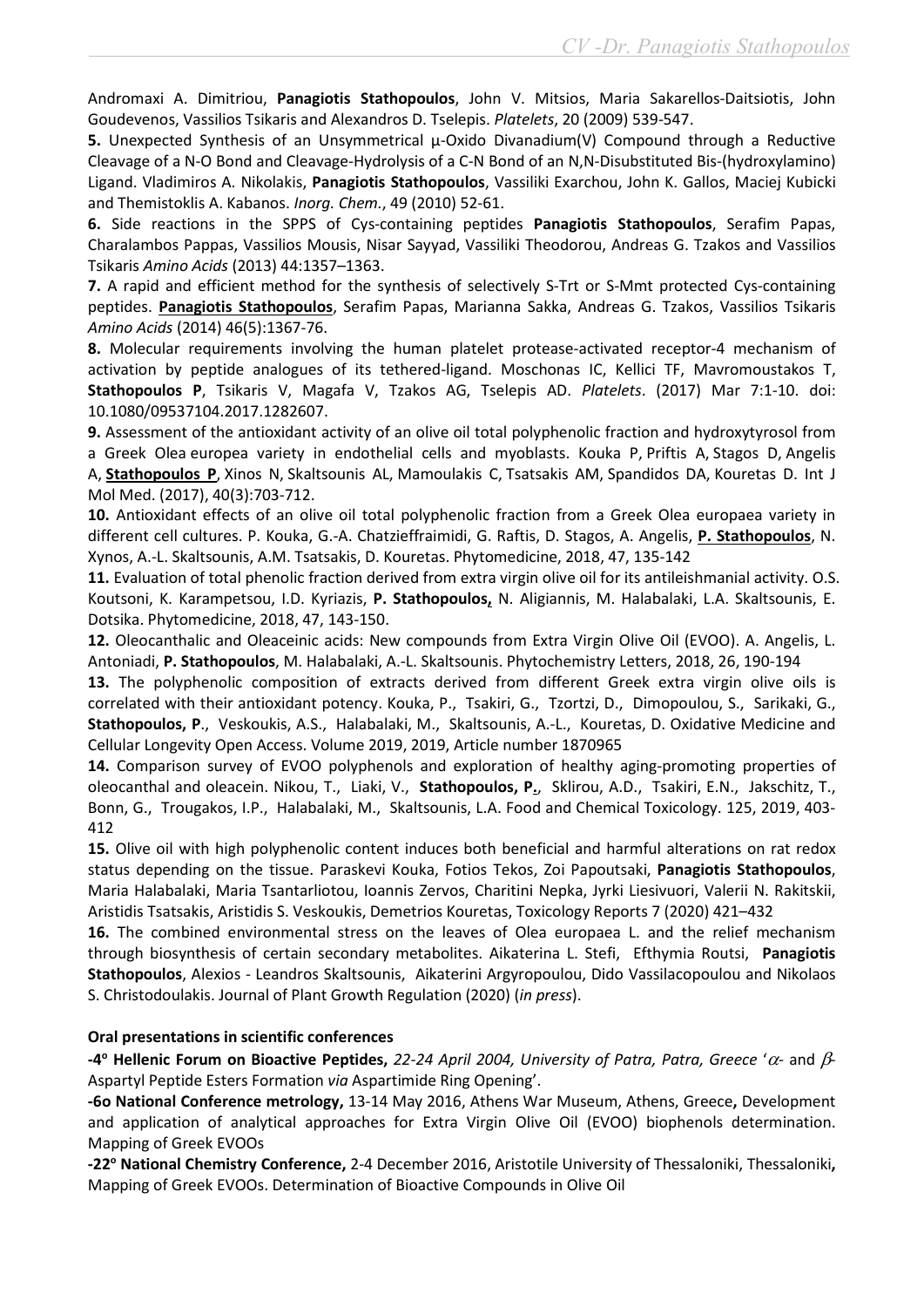-Lanzhou Institute of Chemical Physics, Chinese Academy of Sciences, July 25th 2018, Lanzhou, China Oral presentations to scientific groups (invited by Professor Di)

-Invited Speaker from the Institute of Chemical Industry of Forest Products (ICIFP), Chinese Academy of Forestry (CAF), 21-30 September 2019 Nanjing, China (invited by professor Chengzhang Wang)

### Poster Presentation in Scientific Conferences

1. 'Evaluation of the GPIIb/IIIa Regions Participating in the Platelet Aggregation.' V. Tsikaris, M. Sakarellos-Daitsiotis, N. Biris, M. Abatzis, E. Tenente, P. Stathopoulos, A. Tambaki, J. Mitsios, D. Tsoukatos, A. Tselepis, M. Elisaf, K. Soteriadou, D. Sideris and C. Sakarellos. Peptides 2002 (E. Benedetti and C. Pedone, Eds.), Edizioni Ziino, Napoli, Italy, 2002, pp. 636-637.

2. 'Activated GPIIb/IIIa Receptor: Evaluation of the Regions Participating in Platelet Aggregation.' M. Sakarellos-Daitsiotis, N. Biris, M. Abatzis, E. Tenente, P. Stathopoulos, A. Tambaki, J. Mitsios, D. Tsoukatos, A. Tselepis, M. Elisaf, K. Soteriadou, D. Sideris, C. Sakarellos and V. Tsikaris. 3th Helenic Forum on Bioactive Peptides, (P.A. Cordopatis, E. Manessi-Zoupa and G.N. Pairas Eds.), TYPORAMA-Tachytypo Ltd, Patras, Greece, 2003, pp.139-146.

3. 'Inhibition of platelet activation and fibrinogen binding to  $\alpha_{\text{lib}}\beta_3$  using synthetic peptide-analogues derived from the β<sub>3</sub> subunit: A comparative study.' A.D. Tselepis, F.I. Rodi, J.V. Mitsios, **P. Stathopoulos**, M. Sakarellos-Daitsiotis, C. Sakarellos, L.K. Michalis, J.A. Goudevenos, M. Elisaf, D. Tsoukatos, V. Tsikaris, D.A. Sideris. XIIIth International Symposium on Atherosclerosis, September 28–October 2, 2003, Kyoto, Japan. Atherosclerosis, Suppl. 4 (2), pp.247.

4. 'α-and β-aspartyl peptide esters formation via aspartimide ring opening.' P. Stathopoulos, S. Papas, S. Kostidis and V. Tsikaris. In "Peptides 2004" (Flegel, M., Fridkin, M., Gilon, C., Slaninova, J., Eds.), 2004, pp.307-308.

5. 'Peptides derived from cytoplasmic region of the integrin platelet receptor as anti- aggregatory agents.' P. Stathopoulos, V. Koloka, F. Rodis, J. Mitsios, S. Vaxevanellis, E. Panou-Pomonis, M. Sakarellos-Daitsiotis, C. Sakarellos, D. Tsoukatos, A. Tselepis, and V. Tsikaris. In "Peptides 2004" (Flegel, M., Fridkin, M., Gilon, C., Slaninova, J., Eds.), 2004, pp. 762-763.

6. 'Mapping the fibrinogen binding sites of the platelet receptor using synthetic peptides derived from the β3 subunit.' P. Stathopoulos, F. Rodis, E. Naydenova, D. Tsoukatos, M. Sakarellos-Daitsiotis, C. Sakarellos, A. Tselepis, and V. Tsikaris. In "Peptides 2004" (Flegel, M., Fridkin, M., Gilon, C., Slaninova, J., Eds.), 2004, pp. 770-771.

7. 'Mapping the binding sites of the GPIIIa subunit of the platelet receptor GPIIb/IIIa.' P. Stathopoulos, F. Rodis, E. Naydenova, D. Tsoukatos, M. Sakarellos-Daitsiotis, C. Sakarellos, A. Tselepis and V. Tsikaris. 4th Helenic Forum on Bioactive Peptides, (P.A. Cordopatis, E. Manessi-Zoupa and G.N. Pairas Eds.), TYPORAMA-Tachytypo Ltd, Patras, Greece, 2005, pp.361-364.

8. α-and β-aspartyl peptide esters formation via aspartimide ring opening. P. Stathopoulos, S. Papas, S. Kostidis and V. Tsikaris. 4th Helenic Forum on Bioactive Peptides, (P.A. Cordopatis, E. Manessi-Zoupa and G.N. Pairas Eds.), TYPORAMA-Tachytypo Ltd, Patras, Greece, 2005, pp.179-186.

9. 'Peptides derived from cytoplasmic region of the  $\alpha_{11b}\beta_3$  subunits can inhibit platelet aggregation.' P. Stathopoulos, V. koloka, F. Rodis, J. Mitsios, S. Vaxevanellis, E. Panou-Pomonis, M. Sakarellos-Daitsiotis, C. Sakarellos and V. Tsikaris. 4th Helenic Forum on Bioactive Peptides, (P.A. Cordopatis, E. Manessi-Zoupa and G.N. Pairas Eds.), TYPORAMA-Tachytypo Ltd, Patras, Greece, 2005, pp.369-372.

10. 'Formation of C-terminal N-alkylated amide byproducts in fmoc-based solid phase peptide synthesis.' S. Papas, P. Stathopoulos and V. Tsikaris. 29<sup>th</sup> European Peptide Symposium, Gdansk, Polland. J. Peptide Sci. Suppl. 12, 2006, pp. 116.

11. 'Peptide analogues derived from the cytoplasmic domain of  $\alpha_{\text{lib}}\beta_3$  integrin receptor inhibit platelet aggregation.' V. Koloka, P. Stathopoulos, E. Panou-Pomonis, S. Vaxevanellis, A. Dimitriou, L. Tsironis, D. Tsoukatos, A. Tselepis, M. Sakarellos-Daitsiotis, C. Sakarellos and V.Tsikaris. 29<sup>th</sup> European Peptide Symposium, Gdansk, Polland. J. Peptide Sci. Suppl. 12, 2006, pp. 148.

12. 'C-terminal alkylated peptide amides in Fmoc-based solid phase peptide synthesis. A new cleavage mixture prevents the formation of alkylated peptides.' S. Papas, P. Stathopoulos and V. Tsikaris. 5th Hellenic Forum on Bioactive Peptides, Patras, Greece, 2007, p 50.

13. 'Inhibition of platelet aggregation by peptide analogues derived from the cytoplasmic domain of the platelet integrin receptor α<sub>IIb</sub>β<sub>3</sub>.' V. Koloka, P. Stathopoulos, S. Vaxevanellis, F. Rodis, J. Mitsios, E. Panou-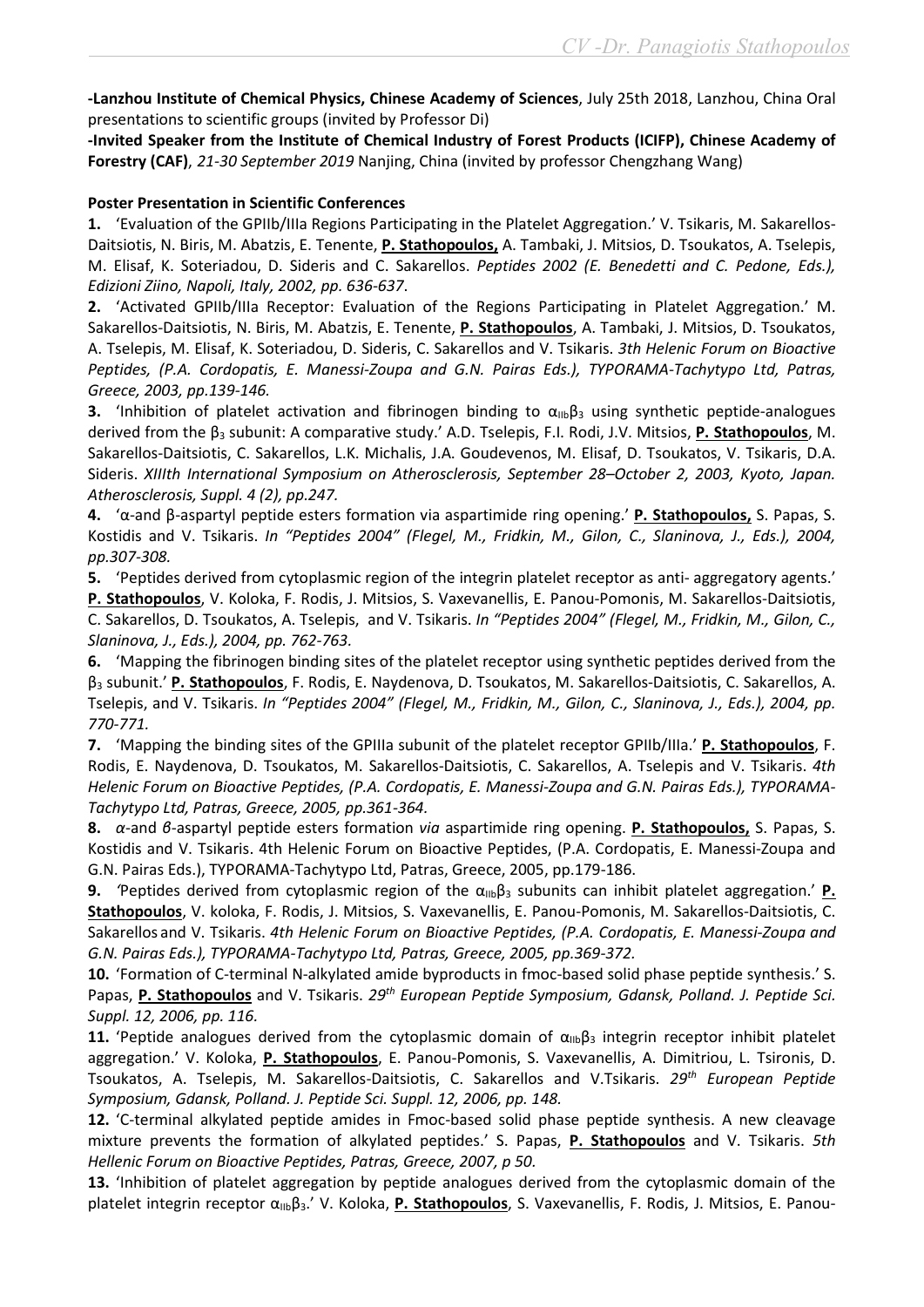Pomonis, C. Sakarellos, D. Tsoukatos, A. Tselepis, V.Tsikaris, and M. Sakarellos-Daitsiotis. 5th Hellenic Forum on Bioactive Peptides, Patras, Greece, 2007, p 39.

14. 'Inhibition of platelet activation by peptide analogues of the intacellular domain of  $\beta_3$  subunit of the platelet integrin α<sub>IIb</sub>β<sub>3</sub>.' A.A. Dimitriou, P. Stathopoulos, B. Tsikaris, A.D. Tselepis. *European Atherosclerosis* Society 76<sup>th</sup> Congress, Helsinki, Finland. Atherosclerosis. 2007. 8: p 14.

15. 'Peptides derived from cytoplasmic region of the  $\beta_3$  integrin can inhibit platelet aggregation.' P. Stathopoulos, A. Dimitriou, M. Sakarellos-Daitsiotis C. Sakarellos, D. Tsoukatos, A. Tselepis and V.Tsikaris. 6th Helenic Forum on Bioactive Peptides, (P.A. Cordopatis, E. Manessi-Zoupa and G.N. Pairas Eds.), TYPORAMA-Tachytypo Ltd, Patras, Greece, 2009, (in press).

16. 'Cargo delivery into human platelets using the Tat(48-60) cell-penetrating peptide.' V. Tsikaris, P Stathopoulos, A Dimitriou, V Moussis, M Sakarellos-Daitsiotis, D Tsoukatos, AD Tselepis. 31<sup>th</sup> European Peptide Symposium, Copenhagen, Denmark J. Peptide Sci. 16 (S1) 2010, pp. 145.

17. 'Unexpected side reactions in the SPPS of Cys-contained peptides.' P. Stathopoulos, E. Kyriakou, V. Mousis, A. Tzakos, C. Pappas, V. Tsikaris. 12<sup>th</sup> Conference Medical Chemistry: Drug Discovery and Design University of Patras, Patras, April 12-15, 2011. p. 103.

18. 'The influence of HIV-1 Tat protein sequences on platelet activation.' Panagiotis Stathopoulos, Andromaxi A. Dimitriou, Eleni Malisiova, Vasilios G. Chantzichristos, Aikaterini Gatsiou, Alexandros D. Tselepis, Vassilios Tsikaris. 32<sup>th</sup> European Peptide Symposium, Athens, Greece. 2012, J. Peptide Sci. (in press).

19. 'Unprecedented side reactions in the SPPS of Cys-containing peptides.' Panagiotis Stathopoulos, Serafim Papas, Charalambos Pappas, Vassilios Mousis, Nisar Sayyad, Andreas Tzakos, Vassilios Tsikaris. 32<sup>th</sup> European Peptide Symposium, Athens, Greece. J. Peptide Sci. 2012, (in press).

20. 'Fluorescence spectroscopy as a tool for studying protein-peptide interactions: evaluation of talin affinity for β<sub>3</sub> integrin derived peptides.' Athina Gkesouli, **Panagiotis Stathopoulos**, Aggeliki Psillou, Anastasia S. Politou and Vassilios Tsikaris. 32<sup>th</sup> European Peptide Symposium, Athens, Greece. 2012, J. Peptide Sci. (in press).

21. 'Selective labeling of biomolecules and application to cell imaging.' Marianna Sakka, Panagiotis Stathopoulos, Theodore Lazarides, Αthena Κyrkou, Nisar Sayyad, Carol Murphy, Vassilios Τsikaris, Αndreas G. Τzakos. EUROMAR 2013 Magnetic Resonance Conference and Specialized Colloque AMPERE. 'Advances in Solid State Broadband Magnetic Resonance, 30 June- 5 July 3013, Hersonissos, Crete, Greece.

22. 'New analytical methods for the quality control and authentication of Olive Oil.' Aikaterini Termentzi, Panagiotis Stathopoulos, Thomas Michel, Maria Lalioti, Evangelos Gikas, Maria Halabalaki, Leandros Skaltsounis. 62nd International Congress and Annual Meeting of the Society for Medicinal Plant and Natural Product Research, Portugal, August 31st –September 4th, 2014.

23. 'Biophenols-Based Mapping of Greek Extra Virgin Olive Oil (EVOO).' Theodwra Nikou, Matthias Witt , Maria Lalioti, Panagiotis Stathopoulos, Aiko Barsch, Leandros Skaltsounis, Maria Halabalaki. MEDMS III, Workshop, Athens, Greece, June 28 -July 2, 2015.

24. 'Metabolic profiling and quality control aspects of Olive Oil using an FT-ICR-MS direct infusion method.' T. Nikou , M Lalioti , P. Stathopoulos , E. Gikas , M. Witt, A. Barsch, M. Halabalaki, A.-L. Skaltsounis. 7th International Symposium on Recent Advances in food analysis. Prague, Czech Republic, November 3-6, 2015.

25. 'Comparative analytical study of biophenols in edible olives.' Maria Lalioti, Dennis Abatis, Panagiotis Stathopoulos, Nektarios Aligiannis, Maria Halabalaki, Leandros Skaltsounis. 7th International Symposium on Recent Advances in food analysis, Prague, Czech Republic, November 3-6, 2015.

26. 'Development and application of analytical approaches for Extra Virgin Olive Oil (EVOO) Biophenols determination.' Mapping of Greek EVOOs. Stathopoulos P, Sarikaki G, Lalioti M, Mpeteinakis S, Triantopoulou A, Gikas E, Halabalaki M, Jakschitz T, Corradini D, Bonn G, Skaltsounis L. 10th International Symposium on Chromatography of Natural Products, Lublin, Poland, June 6th-9th, 2016.

27. 'Aspects of Metabolic profiling and quality control of olive oil using FT-ICR MS direct infusion method.' Theodwra Nikou, Matthias Witt, Maria Lalioti, Panagiotis Stathopoulos, Aiko Barsch, Maria Halabalaki, L Skaltsounis. 12th European Fourier Transform Mass Spectrometry Conference. Matera, Italy, 5-8 April 2016. 28. 'Development and application of analytical approaches for Extra Virgin Olive Oil (EVOO) biophenols determination. Mapping of Greek EVOOs.' Sarikaki G, Stathopoulos P, Lalioti M, Mpeteinakis S,